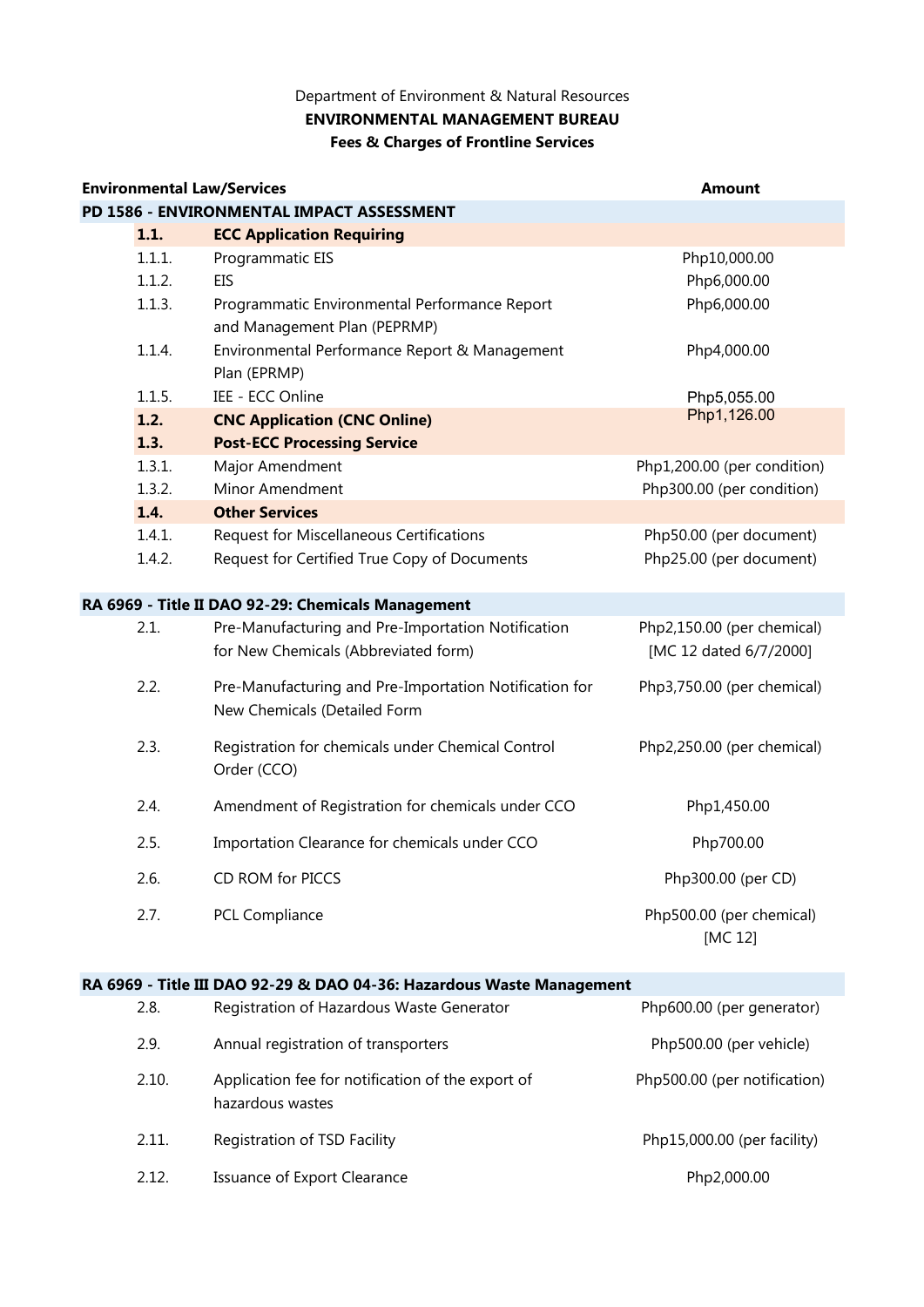|        | RA 6969 - Title III DAO 92-29 & DAO 04-36: Hazardous Waste Management                      |                         |
|--------|--------------------------------------------------------------------------------------------|-------------------------|
| 2.13.  | Issuance of Importation Clearance                                                          | Php2,000.00             |
| 2.14.  | Registration as Importer of Recyclable Materials<br><b>Containing Hazardous Substances</b> | Php5,000.00             |
| 2.15.  | Amendment of Transporter Registration Certificate                                          | Php500.00 (per vehicle) |
| 2.16.  | Alternative Fuel and Raw Materials (AFR)<br>Co-processing facility                         | Php5,500.00             |
| 2.17.  | Issuance of Transport Permit                                                               | Php500.00               |
| 2.18.  | DAO29 (Manual)                                                                             | Php45.00                |
| 2.19.  | DAO 2013-22 (Revised Procedural Manual)                                                    | Php150.00               |
|        | RA 8749 & RA 9275 - Air & Water Laboratory Charges                                         |                         |
| 3.3.   | <b>Water/Wastewater/Biota Samples (Bacteriological Parameters)</b>                         |                         |
|        | <b>Total and Fecal Coliforms</b>                                                           |                         |
|        | (Multiple Tube Fermentation Technique)                                                     |                         |
|        | Drinking water (per sample)                                                                | Php100.00               |
|        | Surface/Wastewater (per sample)                                                            | Php300.00               |
|        | Shellfish and other biota (per sample)                                                     | Php250.00               |
|        |                                                                                            | (DAO 20)                |
| 3.4.   | <b>Water/Wastewater/Biota/Sediment Samples (Metals Parameters)</b>                         |                         |
|        |                                                                                            |                         |
| 3.4.1. | Dissolved copper                                                                           |                         |
|        | (Wet ashing method, Flame AAS, MIBK Extraction)                                            |                         |
|        | Water                                                                                      | Php200.00               |
|        | Seawater                                                                                   | Php350.00               |
| 3.4.2. | Total Arsenic (Hydride Generation Flame AAS)                                               |                         |
|        | Water                                                                                      | Php260.00               |
|        | Sediment                                                                                   | Php300.00               |
|        |                                                                                            | (DAO 20)                |
| 3.4.3. | Total Cadmium, Copper, Lead, Manganese, Nickel                                             |                         |
|        | Silver, Zinc (Wet Ashing Method, Flame AAS)                                                |                         |
|        | Water                                                                                      | Php150.00               |
|        | Sediment                                                                                   | Php200.00               |
|        | (per element)<br><b>Biota</b>                                                              | Php250.00               |
|        | Seawater                                                                                   | Php300.00               |
|        |                                                                                            | (DAO 20)                |
| 3.5.   | <b>Water/Wastewater/Biota/Sediment Samples (Organic Parameters)</b>                        |                         |
| 3.4.1. | Organochlorine Pesticides (OCPs) by GC - ECD                                               |                         |
|        | Water                                                                                      |                         |
|        | First sample                                                                               | Php1,800.00             |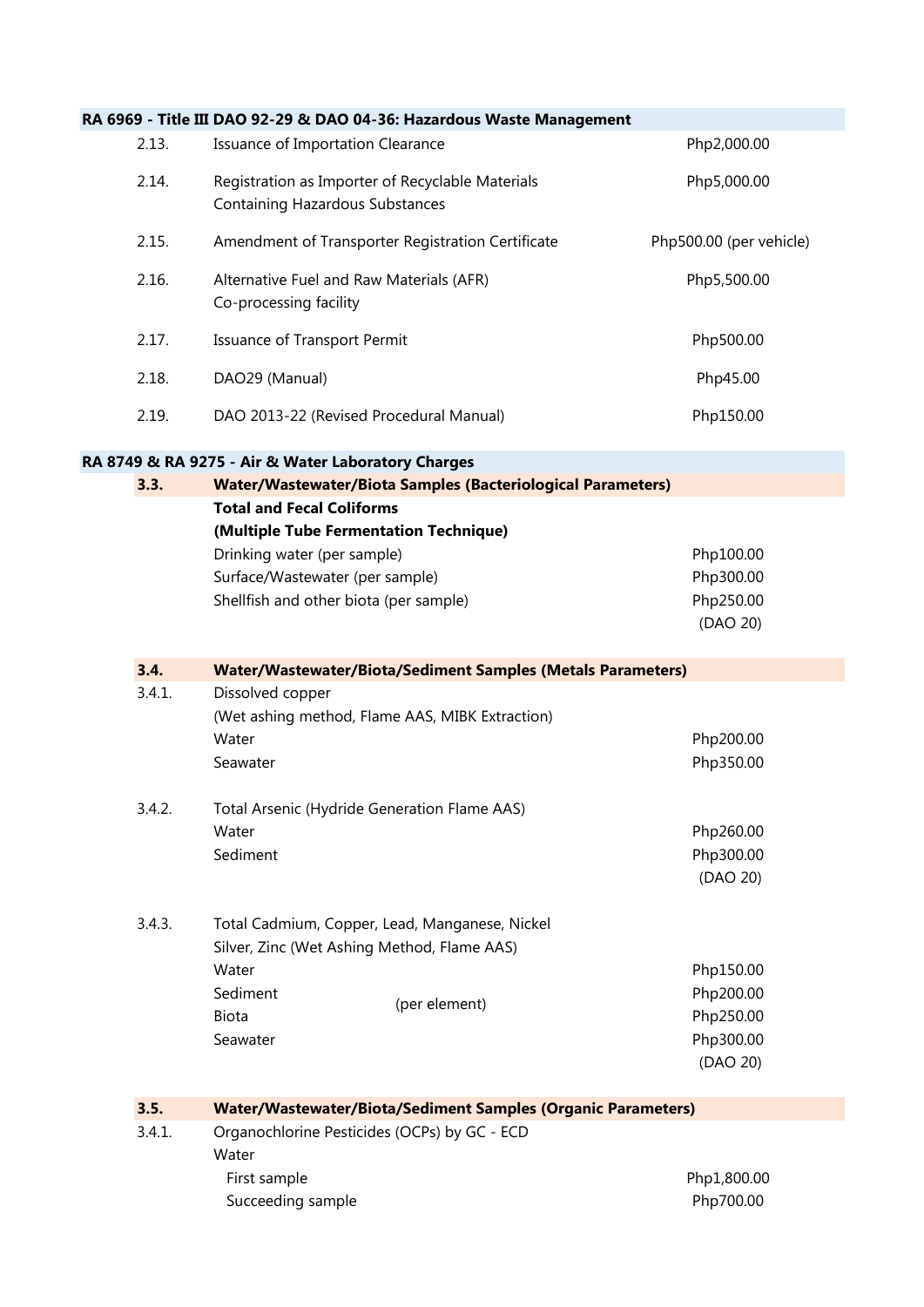|        | Sediment                                                         |                        |
|--------|------------------------------------------------------------------|------------------------|
|        | Biota<br>First sample                                            | Php625.00              |
|        | Succeeding sample                                                | Php135.00              |
|        |                                                                  | (DAO 20)               |
| 3.5.2. | Polychlorinated Biphenyls                                        |                        |
|        | Water                                                            |                        |
|        | First sample                                                     | Php1,800.00            |
|        | Succeeding sample                                                | Php700.00              |
|        | Sediment                                                         |                        |
|        | Biota                                                            |                        |
|        | First sample                                                     | Php625.00              |
|        | Succeeding sample                                                | Php135.00              |
|        |                                                                  | (DAO 20)               |
| 3.5.3. | OCP/PCBs by GC - ECD                                             |                        |
|        | Water                                                            |                        |
|        | First sample                                                     | Php1,800.00            |
|        | Succeeding sample                                                | Php700.00              |
|        | Sediment                                                         |                        |
|        | Biota                                                            | Php625.00              |
|        | First sample                                                     | Php135.00              |
|        | Succeeding sample                                                | Php135.00              |
|        |                                                                  | (DAO 20)               |
|        |                                                                  |                        |
| 4.     | RA 9275 - Waste/Wastewater Samples - Physico-Chemical Parameters |                        |
| 4.1.   | Acidity (Titrimetric Method)                                     |                        |
|        | First sample                                                     | Php70.00               |
|        | Succeeding sample                                                |                        |
|        |                                                                  |                        |
| 4.2.   | Alkalanity (Methyl Orange Titrimetric Method)                    |                        |
|        | First sample                                                     | Php70.00               |
|        | Succeeding sample                                                |                        |
|        |                                                                  | (DAO 20)               |
| 4.3.   | Ammonia                                                          |                        |
|        | Indophenol Method                                                | Php150.00              |
|        | Succeeding sample                                                | Php30.00               |
|        | Phenate Method                                                   | Php150.00              |
|        | Succeeding sample                                                | Php30.00               |
| 4.4.   | Anions: Bromide, Chloride, Fluoride, Nitrate, Phosphate          |                        |
|        | Sulfate (Ion Chromatography)<br>Succeeding sample                | Php150.00<br>Php100.00 |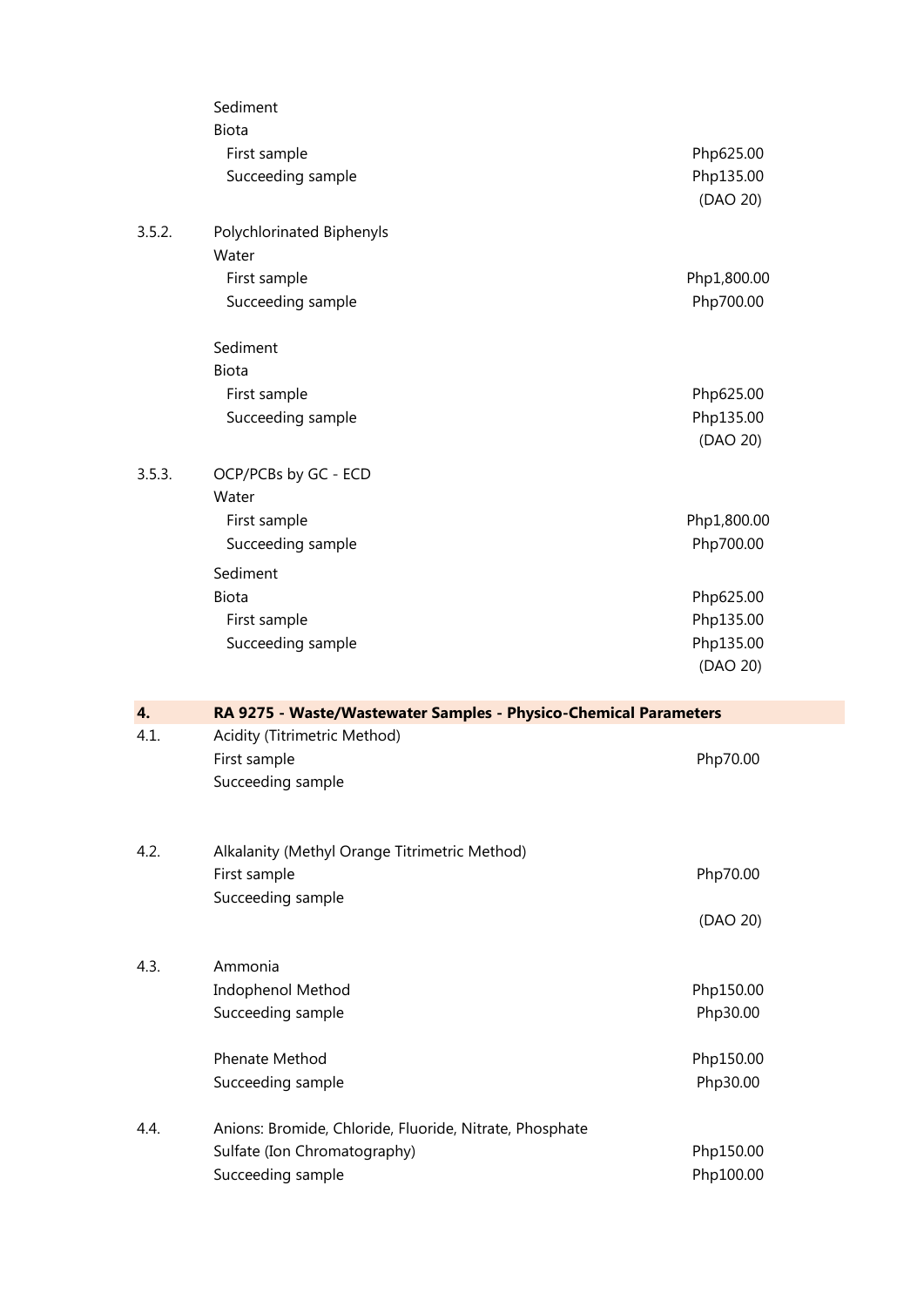| 4.5.  | Biochemical Oxygen Demand<br>(Azide Modification 5-day BOD Method) |           |
|-------|--------------------------------------------------------------------|-----------|
|       | Without seed (surface water)                                       | Php370.00 |
|       | Succeeding sample                                                  | Php140.00 |
|       | Without seed (Piggery/Sewage)                                      | Php400.00 |
|       | Succeeding sample                                                  | Php200.00 |
|       | With seed (Industrial Effluent)                                    | Php500.00 |
|       | Succeeding sample                                                  | Php250.00 |
| 4.6.  | Boron (Carmine Colorimetric Method)                                | Php150.00 |
|       | Succeeding sample                                                  | Php75.00  |
| 4.7.  | Chemical Oxygen Demand                                             | Php200.00 |
|       | (Open Reflux Dichromate Method)                                    |           |
|       | Succeeding sample                                                  | Php120.00 |
| 4.8.  | Chloride (Argentometric Method)                                    | Php70.00  |
| 4.9.  | Chlorophyll                                                        | Php50.00  |
|       | (Spectrophotometric Method)                                        |           |
| 4.10. | Chromium Hexavalent                                                | Php100.00 |
|       | (Diphenyl Carbazide-Colorimetric Method)                           |           |
|       | Succeeding sample                                                  | Php40.00  |
| 4.11. | Color (Visual Comparison Method-Platinum Cobalt<br>Scale)          | Php30.00  |
| 4.12. | Conductivity (Conductivity Method)                                 |           |
| 4.13. | Cyanide (Specific Ion Electrode Method)                            |           |
|       | Without distillation                                               | Php75.00  |
|       | Succeeding sample                                                  | Php150.00 |
| 4.14. | Detergent (Methylene Blue-Active Substance                         |           |
|       | Colorimetric Method)                                               | Php100.00 |
|       | Succeeding sample                                                  | Php50.00  |
| 4.15. | Dissolved Oxygen                                                   | Php100.00 |
|       | (Azide Modification Iodometric Winkler Method)                     |           |
|       | Succeeding sample                                                  | Php30.00  |
| 4.16. | Hardness (EDTA Titration Method)                                   | Php140.00 |
|       | Succeeding sample                                                  | Php30.00  |